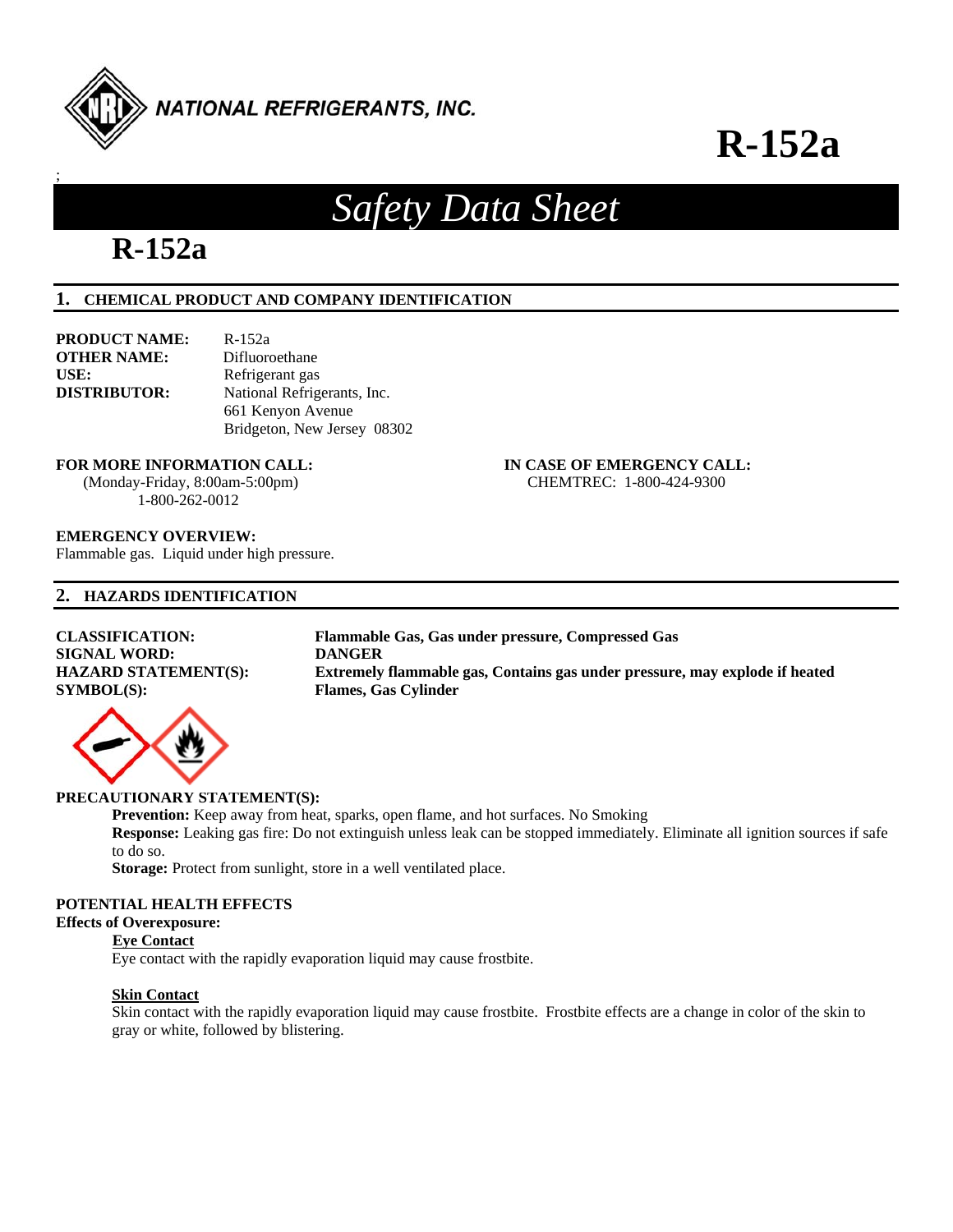

# **Inhalation**

 Vapor is heavier than air and can cause suffocation by reducing oxygen available for breathing. Inhalation of high vapor concentration may cause dizziness, disorientation, incoordination, narcosis, nausea or vomiting, leading to unconsciousness, cardiac irregularities, or death.

## **Ingestion**

Not an expected route of exposure.

# **3. COMPOSITION / INFORMATION ON INGREDIENTS**

#### **INGREDIENT NAME CAS NUMBER WEIGHT %**

Difluoroethane 75-37-6 100

# **COMMON NAME and SYNONYMS**

R-152a; HFC152A

There are no impurities or stabilizers that contribute to the classification of the material identified in Section 2

# **4. FIRST AID MEASURES**

#### **SKIN:**

 In case of contact, immediately flush skin with plenty of water for at least 15 minutes. Treat for frostbite if necessary, by gently warming affected area.

#### **EYES:**

In case of contact, immediately flush eyes with plenty of water for at least 15 minutes. Call a physician.

#### **INHALATION:**

 If high concentrations are inhaled, immediately remove to fresh air. Keep person clam. If not breathing, give artificial respiration. If breathing is difficult, give oxygen. Call a physician.

#### **INGESTION:**

Ingestion is not considered a potential route of exposure.

# **ADVICE TO PHYSICIAN:**

Because of the possible disturbances of cardiac rhythm, catecholamine drugs, such as epinephrine, should be used with special caution and only in situations of emergency life support.

# **5. FIRE FIGHTING MEASURES**

# **FLAMMABLE PROPERTIES**

**FLASH POINT:** <-50 deg. C (<-58 deg. F) **AUTOIGNITION TEMPERATURE:** 454°C (849 deg. F) **UPPER EXPLOSIVE LIMIT:** 16.9% **LOWER EXPLOSIVE LIMIT:** 3.9%

 **EXTINGUISHING MEDIA:** Water Spray, Water Fog, Dry Chemical, Carbon Dioxide, "Alcohol" foam.

#### **UNUSUAL FIRE HAZARDS:**

Flammable. Cylinders are equipped with temperature and pressure relief devices but may still rupture under fire conditions. Use water spray to cool cylinders and tanks

**\_\_\_\_\_\_\_\_\_\_\_\_\_\_\_\_\_\_\_\_\_\_\_\_\_\_\_\_\_\_\_\_\_\_\_\_\_\_\_\_\_\_\_\_\_\_\_\_\_\_\_\_\_\_\_\_\_\_\_\_\_\_\_\_\_\_\_\_\_\_\_\_\_\_\_\_\_\_\_\_\_\_\_\_\_\_\_\_\_\_\_\_\_\_\_\_\_\_\_\_\_\_\_\_\_\_\_\_**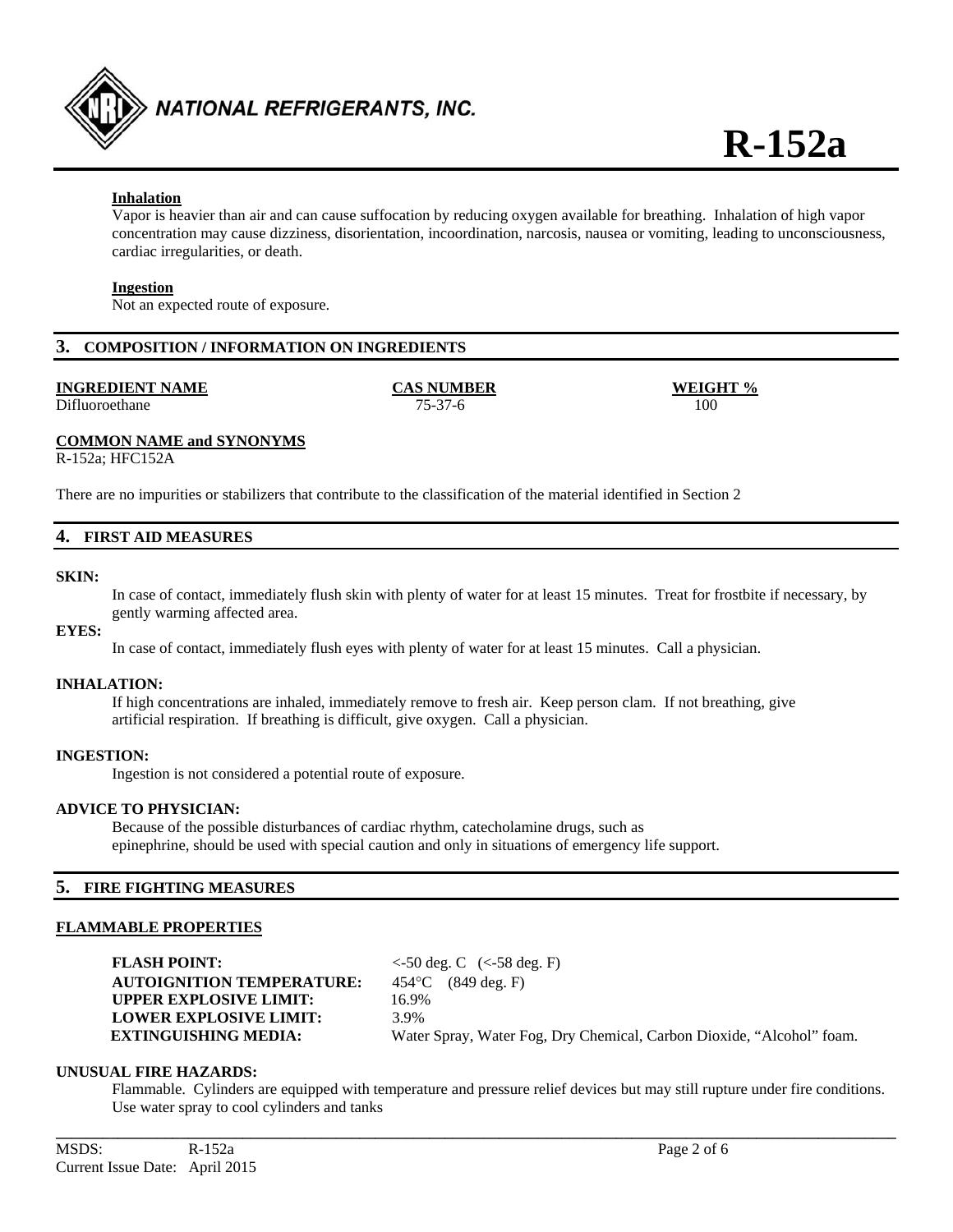

# **FIRE FIGHTING INSTRUCTIONS:**

Keep container cool with water spray. If gas exiting container ignites, stop flow of gas. Do not put out the fire unless leak can be stopped immediately. Self-contained breathing apparatus (SCBA) is required if containers rupture and contents are released under fire condition.

## **6. ACCIDENTAL RELEASE MEASURES**

#### **SPILL AND LEAK PROCEDURES:**

If a spill can cause a concentration in excess of 1,000 ppm, turn off valves and ignition sources. Evacuate area. Ventilate area, especially low places where heavy vapors might collect. Wear self-contained breathing apparatus (SCBA). If this product is spilled and not recovered, or is recovered as a waste for treatment or disposal. CERCLA Reportable Quantity is 100 lbs. (Release of an unlisted Hazardous Waste characteristic of ignitability).

# **7. HANDLING AND STORAGE**

#### **NORMAL HANDLING:** (Always wear recommended personal protective equipment.)

Avoid breathing high concentration of vapors and avoid liquid contact with skin or eyes. Use with sufficient ventilation to keep employee exposure below recommended limits. Lines and equipment which will contain 152a aerosol propellant should be pre-tested with nitrogen using soapy water to detect leaks.

#### **STORAGE RECOMMENDATIONS:**

Clean, dry area. Do not heat above 52 deg. C / 125 deg. F.

# **8. EXPOSURE CONTROLS / PERSONAL PROTECTION**

#### **ENGINEERING CONTROLS:**

 Normal ventilation for standard manufacturing procedures is generally adequate. Local exhaust should be used when large amounts are released. Mechanical exhaust should be used in low or enclosed places. Ground all equipment and cylinders before use. Use explosion-proof electrical equipment rated Class I, Group D in Division 1 locations. In Division 2 locations, all spark-producing electrical equipment must be explosion-proof and rated Class I, Group D. Non-sparking motors need not be explosion-proof.

#### **PERSONAL PROTECTIVE EQUIPMENT:**

#### **SKIN PROTECTION:**

Impervious gloves and Fire protective clothing (NOMEX) with antistatic control should be worn when handling the product.

# **EYE PROTECTION:**

Chemical splash goggles should be worn when handling the liquid.

#### **RESPIRATORY PROTECTION:**

Under normal manufacturing conditions, no respiratory protection is required when using this product. Self-contained breathing apparatus (SCBA) is required if a large release occurs.

#### **EXPOSURE GUIDELINES**

| (Exposure Limits)      |                  |                  |                         |
|------------------------|------------------|------------------|-------------------------|
| <b>INGREDIENT NAME</b> | <b>ACGIH TLV</b> | <b>OSHA PEL</b>  | <b>OTHER LIMIT</b>      |
| Difluoroethane         | None Established | None Established | $*1000$ ppm TWA $(8hr)$ |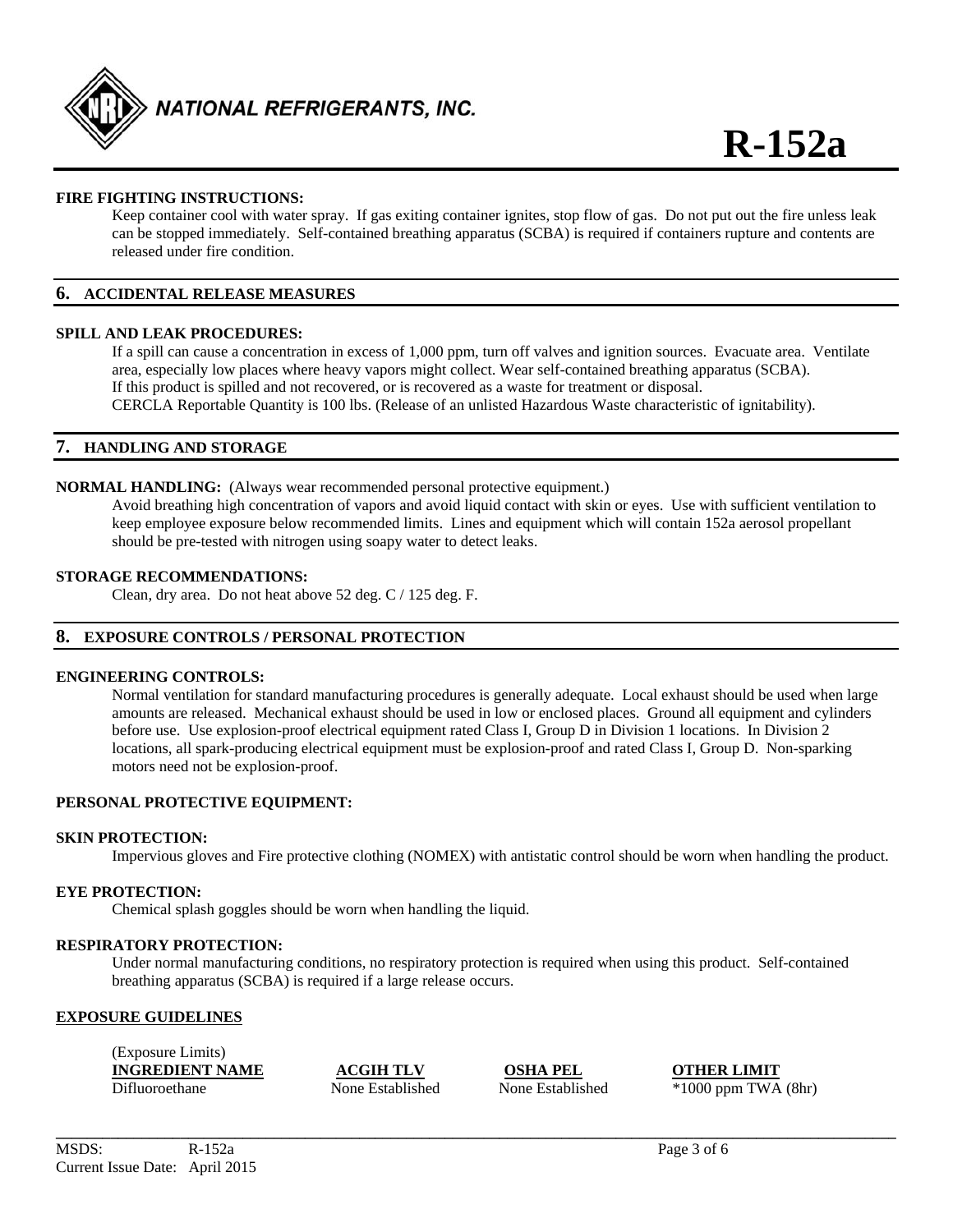

# **9. PHYSICAL AND CHEMICAL PROPERTIES**

| <b>APPEARANCE:</b>                   | Clear, colorless liquid and vapor             |
|--------------------------------------|-----------------------------------------------|
| <b>PHYSICAL STATE:</b>               | Gas at ambient temperatures                   |
| <b>ODOR:</b>                         | Slight ethereal                               |
| <b>SOLUBILITY IN WATER:</b>          | 0.28 WT% @ 25C (77F) (87 psia)                |
| <b>BOILING POINT:</b>                | $-25^{\circ}$ C ( $-13^{\circ}$ F)            |
| <b>VAPOR PRESSURE:</b>               | 87 psia @ 25 deg. C (77°F)                    |
| <b>FLASH POINT:</b>                  | None                                          |
| <b>EVAPORATION RATE:</b>             | No data available                             |
| <b>FLAMMABILITY:</b>                 | <b>Flammable</b>                              |
| LEL/UEL:                             | 3.9% / 16.9%                                  |
| <b>PARTITION COEFFICIENT</b>         |                                               |
| n-OCTANOL/WATER:                     | $Log$ Pow: 1.13                               |
| <b>AUTO IGNITION TEMPERATURE:</b>    | $454^{\circ}$ C / 850 $^{\circ}$ F            |
| <b>DECOMPOSITION TEMPERATURE:</b>    | No data available                             |
| <b>VISCOSITY:</b>                    | Not applicable                                |
| <b>VAPOR DENSITY</b> (air $= 1.0$ ): | 2.4                                           |
| % VOLATILES BY VOLUME:               | 100 WT%                                       |
| <b>DENSITY</b>                       | $0.90$ g/cc at 25 deg. C (77 deg. F) - Liquid |
| pH:                                  | Not applicable                                |
| <b>MELTING POINT:</b>                | $-117^{\circ}$ C / $-179^{\circ}$ F           |
| <b>SPECIFIC GRAVITY (Water=1):</b>   | 0.90                                          |
| <b>MOLECULAR FORMULA:</b>            | CF <sub>2</sub> HCH <sub>3</sub>              |
| <b>MOLECULAR WEIGHT:</b>             | 66.05                                         |

# **10. STABILITY AND REACTIVITY**

#### **CHEMICAL STABLILITY:**

Material is stable. However, avoid open flames and high temperatures.

#### **REACTIVITY:** Will not polymerize

#### **INCOMPATIBILITY WITH OTHER MATERIALS:**

Incompatible with alkali or alkaline earth metals-powdered Al, Zn, Be, etc.

# **CONDITIONS TO AVOID:**

Decomposition products are hazardous. This material can be decomposed by high temperatures (open flames, glowing metal surfaces, etc.) forming hydrofluoric acid and possible carbonyl fluoride.

# **11. TOXICOLOGICAL INFORMATION**

Rat inhalation LC50 (4 hr.): 2050 gm/m3; 128,000 ppm

Mouse inhalation LC50 (2 hr.): 1750 gm/m3

In screening studies with experimental animals, exposure above 25,000 ppm followed by a large epinephrine challenge has induced serious cardiac irregularities. Preliminary screening tests indicated that 1-Chloro-1,1-difluoroethane may be weakly mutagenic. In vivo cytogenicity and dominant lethal assays for mutagenicity were negative. In a two year rat inhalation study, 1-Chloro-1,1difuoroethane produced no chronic or carcinogenic effects at levels as high as 2% in air.

**\_\_\_\_\_\_\_\_\_\_\_\_\_\_\_\_\_\_\_\_\_\_\_\_\_\_\_\_\_\_\_\_\_\_\_\_\_\_\_\_\_\_\_\_\_\_\_\_\_\_\_\_\_\_\_\_\_\_\_\_\_\_\_\_\_\_\_\_\_\_\_\_\_\_\_\_\_\_\_\_\_\_\_\_\_\_\_\_\_\_\_\_\_\_\_\_\_\_\_\_\_\_\_\_\_\_\_\_**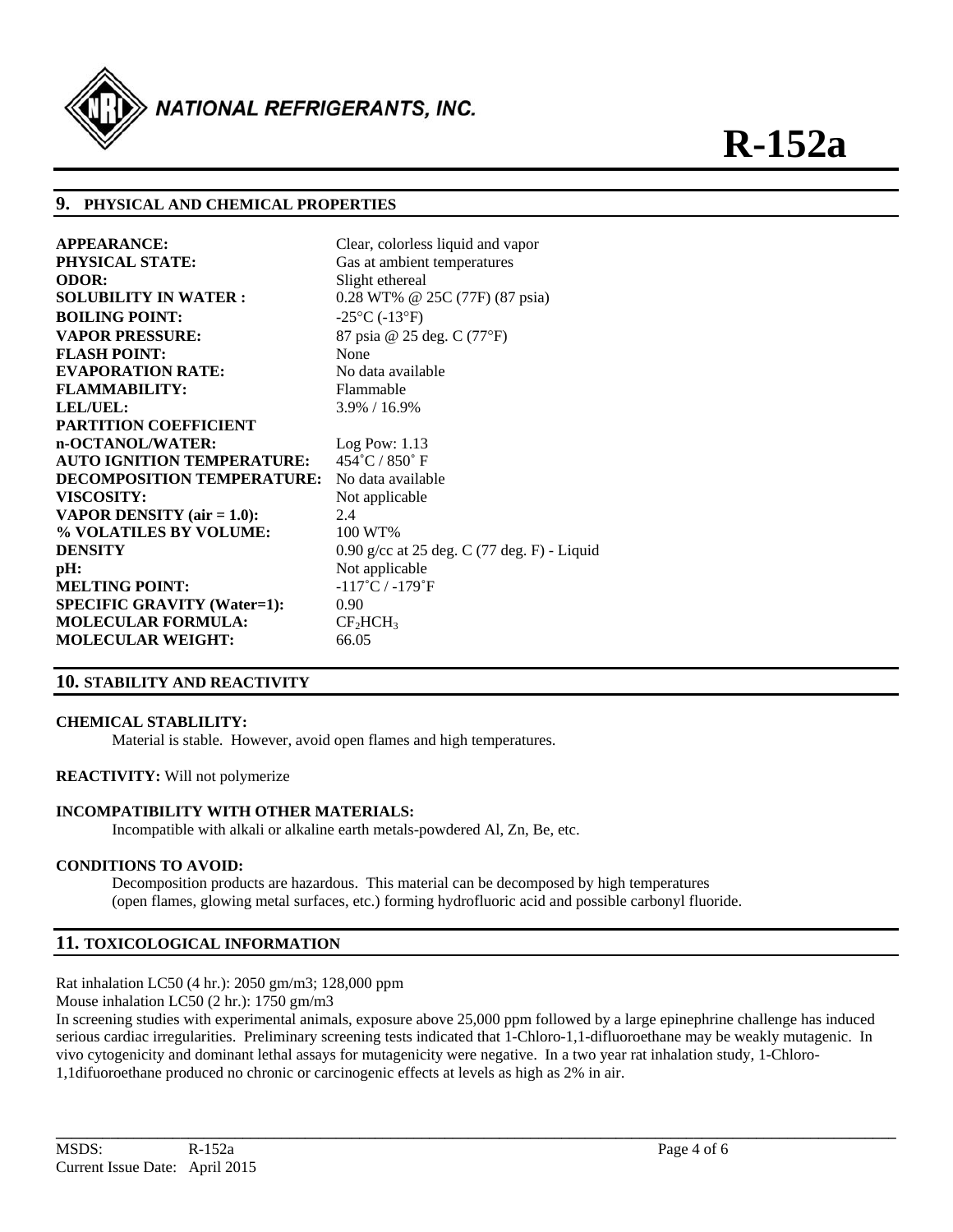

# **POTENTIAL HEALTH EFFECTS**

#### **Effects of Overexposure:**

#### **Eye Contact**

Eye contact with the rapidly evaporation liquid may cause frostbite.

#### **Skin Contact**

 Skin contact with the rapidly evaporation liquid may cause frostbite. Frostbite effects are a change in color of the skin to gray or white, followed by blistering.

#### **Inhalation**

 Vapor is heavier than air and can cause suffocation by reducing oxygen available for breathing. Inhalation of high vapor concentration may cause dizziness, disorientation, incoordination, narcosis, nausea or vomiting, leading to unconsciousness, cardiac irregularities, or death.

#### **Ingestion**

Not an expected route of exposure.

# **12. ECOLOGICAL INFORMATION**

**DEGRADABILITY (BOD): 1,1-** Difluoroethane is a gas at room temperature; therefore, it is unlikely to remain in water.

#### **13. DISPOSAL CONSIDERATIONS**

#### **WASTE DISPOSAL:**

 Reclaim by distillation, incinerate, or remove to a permitted waste facility. Comply with Federal, State, and local regulations. This material may be a RCRA hazardous waste upon disposal due to the ignitability characteristic.

## **14. TRANSPORT INFORMATION**

| US DOT ID NUMBER:    | UN1030-                                                                   |  |
|----------------------|---------------------------------------------------------------------------|--|
| US DOT HAZARD CLASS: | US DOT PROPER SHIPPING NAME: 1,1-Difluoroethane or Refrigerant gas R-152a |  |
|                      | US DOT HAZARD CLASS: 2.1                                                  |  |
|                      | US DOT PACKING GROUP: Not applicable                                      |  |

#### **15. REGULATORY INFORMATION**

#### **U. S. FEDERAL REGULATIONS:**

TSCA Inventory Status: Reported/Included.

|             | Title III Hazard classification sections 311,312 | Lists:                                    |        |
|-------------|--------------------------------------------------|-------------------------------------------|--------|
| Acute:      | Yes                                              | <b>SARA Extremely Hazardous Substance</b> | $-N0$  |
| Chronic:    | No.                                              | <b>CERCLA Hazardous Substance</b>         | $-(*)$ |
| Fire:       | Yes                                              | <b>SARA Toxic Chemicals</b>               | $-N0$  |
| Reactivity: | No                                               |                                           |        |
| Pressure:   | Yes                                              | * See Disposal Information                |        |

**\_\_\_\_\_\_\_\_\_\_\_\_\_\_\_\_\_\_\_\_\_\_\_\_\_\_\_\_\_\_\_\_\_\_\_\_\_\_\_\_\_\_\_\_\_\_\_\_\_\_\_\_\_\_\_\_\_\_\_\_\_\_\_\_\_\_\_\_\_\_\_\_\_\_\_\_\_\_\_\_\_\_\_\_\_\_\_\_\_\_\_\_\_\_\_\_\_\_\_\_\_\_\_\_\_\_\_\_**